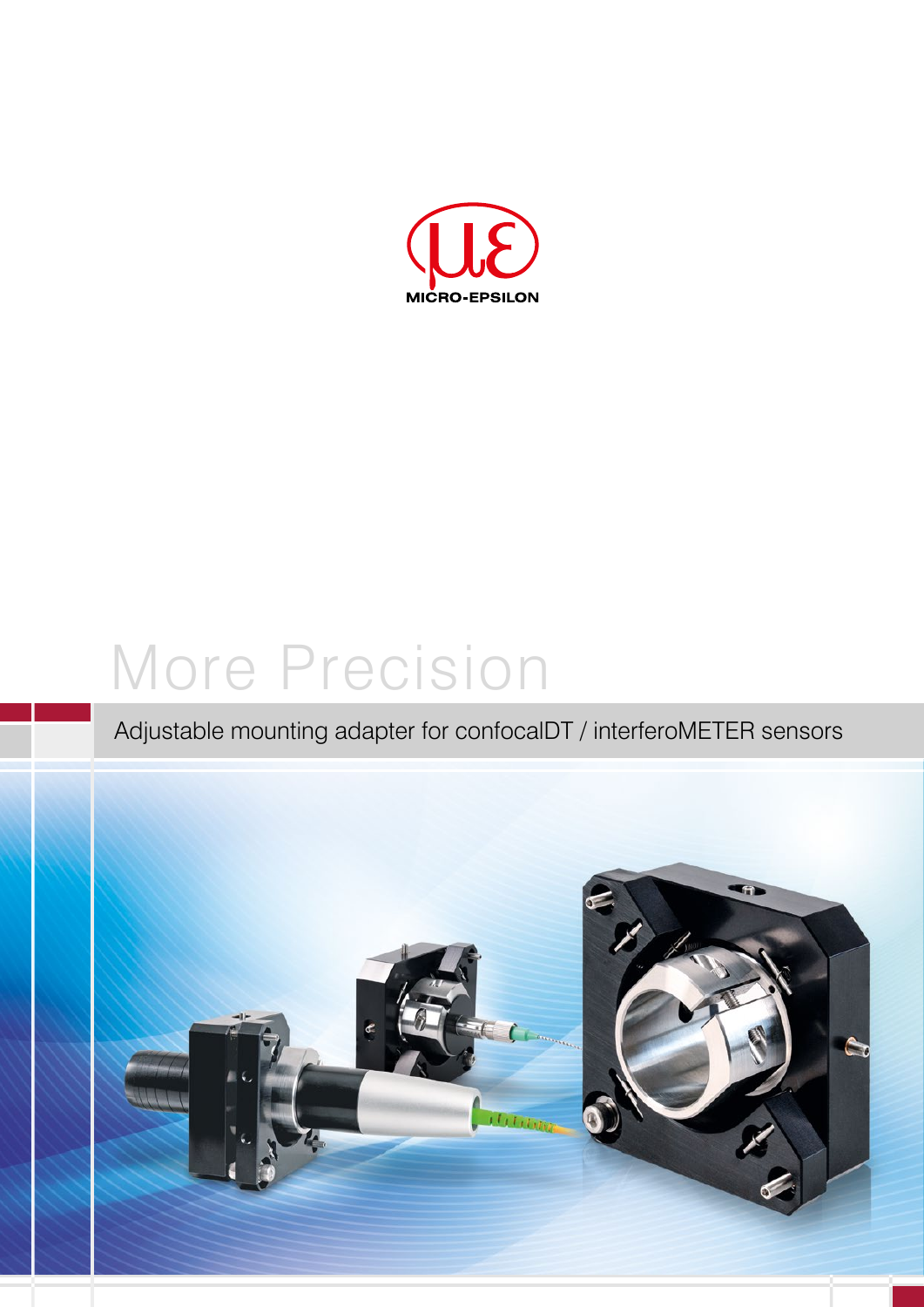### Adjustable mounting adapter



The adjustable JMA mounting adapters significantly simplify the alignment of confocal and interferometric sensors. Particularly for high resolution sensors with a small tilt angle, perpendicular installation is required. The JMA adapter enables easy and fast sensor integration into the machine while the fine adjustment takes place directly on site. This corrects, e.g, minor deviations caused by mounting and compensates for tilted measuring objects.

With two-sided thickness measurements, the adjustable mounting adapter supports the alignment of the measuring points to one another. This means that the measuring points can be arranged absolutely congruent to each other so that the sensors are positioned exactly on an optical axis. This avoids shifted measurements in order to achieve reliable measurements with the highest precision.

#### Application examples:

#### Alignment

Subsequent correction of the mounting position





Compensates for



Two-sided thickness measurements



#### Positioning

Shifting the sensor to target area

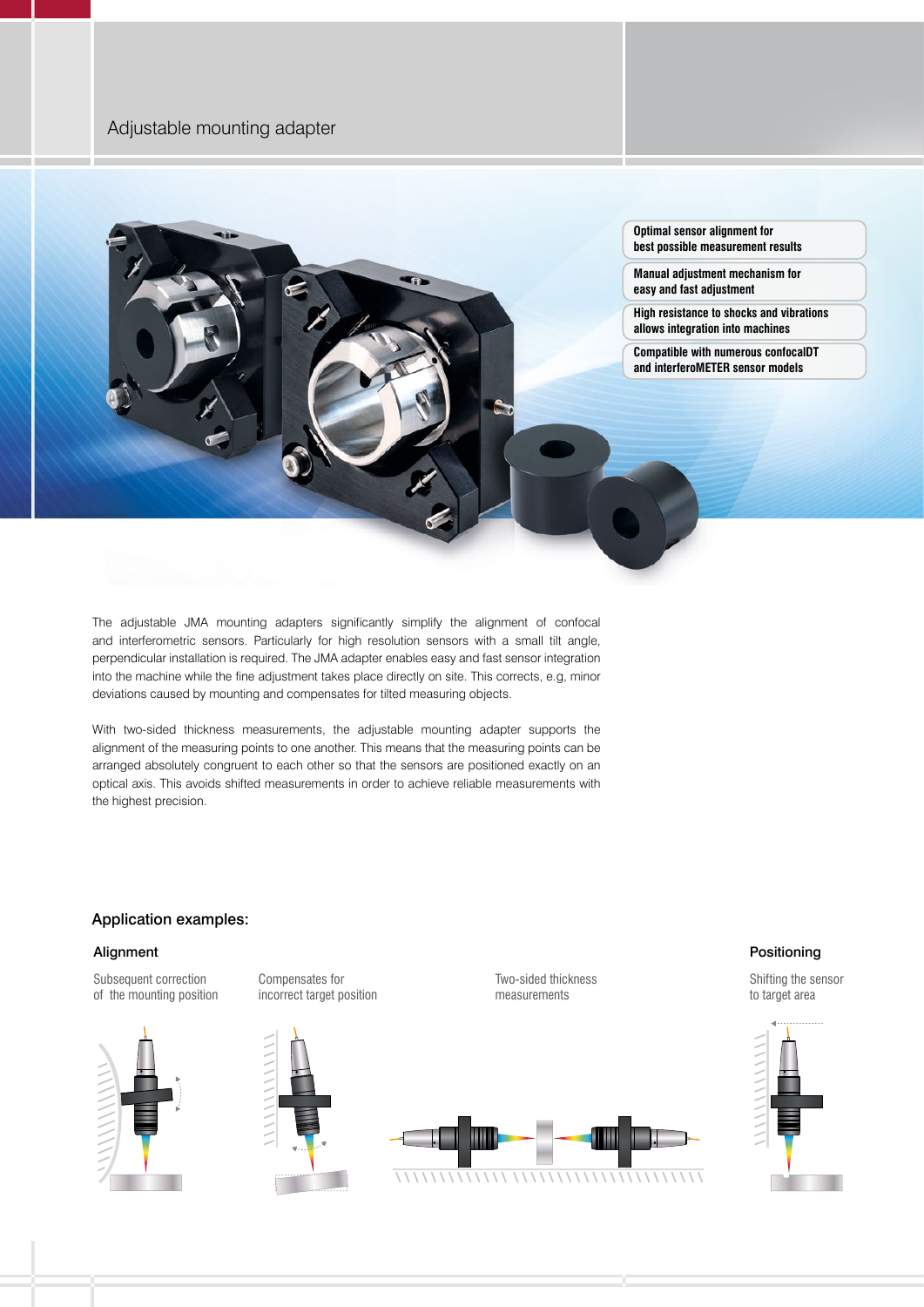| Model                        |          | $JMA-08$                                                          | <b>JMA-10</b>                           | $JMA-12$                                               | <b>JMA-20</b>                                                 | <b>JMA-27</b>                                                      |  |
|------------------------------|----------|-------------------------------------------------------------------|-----------------------------------------|--------------------------------------------------------|---------------------------------------------------------------|--------------------------------------------------------------------|--|
| $\times$                     |          | $\pm 4^{\circ}$ (continuously adjustable)                         |                                         |                                                        |                                                               |                                                                    |  |
| Tilting range                | Y        | $\pm 4^{\circ}$ (continuously adjustable)                         |                                         |                                                        |                                                               |                                                                    |  |
| Shifting range               | $\times$ | $\pm 2$ mm (continuously adjustable)                              |                                         |                                                        |                                                               |                                                                    |  |
|                              | Y        | $\pm 2$ mm (continuously adjustable)                              |                                         |                                                        |                                                               |                                                                    |  |
| Shock (DIN EN 60068-2-27)    |          | 15 g / 6 ms in XYZ axis, 1000 shocks each                         |                                         |                                                        |                                                               |                                                                    |  |
| Vibration (DIN EN 60068-2-6) |          | 2 g / 20  500 Hz in XYZ axis, 10 cycles each                      |                                         |                                                        |                                                               |                                                                    |  |
| Adjustment mechanism         |          | Screw setting mechanism via M3x0.25 screw with hexagon socket 1.5 |                                         |                                                        |                                                               |                                                                    |  |
| Mounting                     |          | 2x 2 mounting holes for M4x1                                      |                                         |                                                        |                                                               |                                                                    |  |
| Sensor mounting              |          | Radial clamping<br>for $\alpha$ 8 mm                              | Radial clamping<br>for $\alpha$ 10 mm   | Radial clamping<br>for $\alpha$ 12 mm                  | Radial clamping<br>for $\alpha$ 20 mm                         | Radial clamping<br>for $\alpha$ 27 mm                              |  |
| Compatibility                |          | confocalDT:<br>IFS2403 series                                     | interferoMETER:<br>IMP-DS19<br>IMP-TH45 | confocalDT:<br>IFS2404-2<br>IFS2407-0.1<br>IFS2407-0,8 | confocalDT:<br>IFS2406-2.5/VAC<br>interferoMETER:<br>IMP-TH70 | confocalDT:<br>IFS2405-0.3<br>IFS2405-1<br>IFS2406-3<br>IFS2406-10 |  |

 $±2$  mm





 $\bullet$  Max. shift in Y  $\pm$ 2 mm t up

Y

 $\downarrow$  down

 $\bullet$  Max. tilt angle in X  $\pm 4^{\circ}$ 

left X right  $±4°$ 

 $\bullet$  Max. tilt angle in Y  $\pm 4^{\circ}$  $\pm 4^\circ$ Y t up

 $\downarrow$  down

 $\overline{O}$ 



#### Scope of supply

- Adjustable mounting adapter
- Sensor holder for smaller diameters (not with JMA-27)
- Screwdriver for positioning
- Assembly instructions